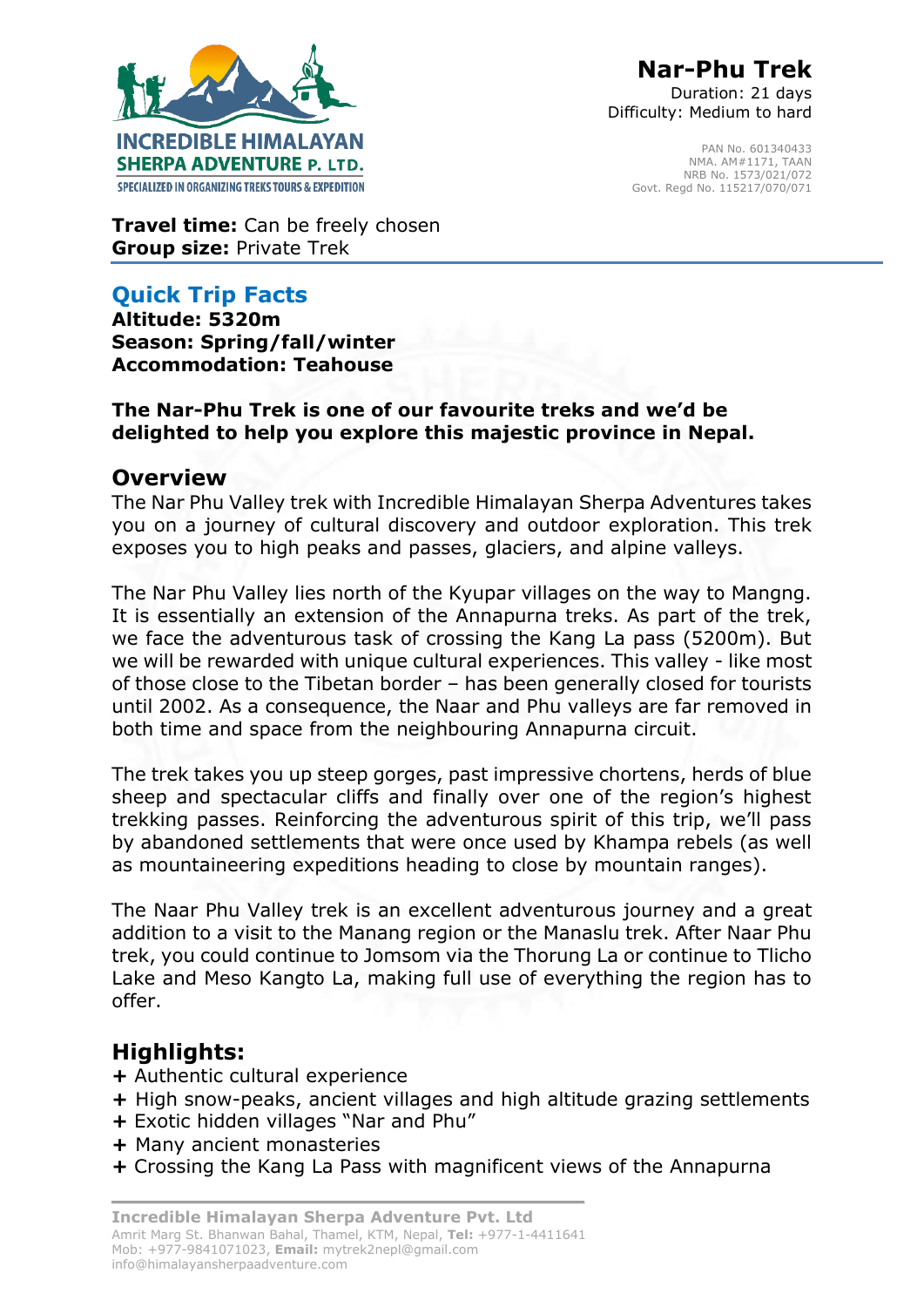# **Suggested Itinerary:**

#### **Day 01; Arrival in Kathmandu (1,350m)**

A representative of IHSA will welcome you at the airport and transfer you to your hotel. There will be a trek briefing and afterwards you are invited to a welcome dinner at Tsering's home. Overnight stay at hotel

#### **Day 02; Kathmandu Tour**

Your tour in Kathmandu, one of the most beautiful UNESCO World Heritage sites Swayambhu, Boudha and Pashupatinath. Return to hotel and trek preparation.

[Included meals: Bed & Breakfast]] Overnight stay at hotel

#### **Day 03; Scenic drive & trek to Bhulbulle (840m),5hr drive+2hr walk**

We drive to Besi Sahar and walk to Bhulbulle. We follow the Prithvi Highway that leads to Mugling Bazaar and Dumre Bazaar. A short drive brings us to Besi Sahar from. From here we follow the east bank of the Marsyangdi River. The trip offers us a first experience of Gurung village and some good views of Himalchuli and Ngadi Chuli.

[Included meals: Bed & Breakfast]

Overnight stay at hotel.

#### **Day 04; With the sight of beautiful waterfall and incredible mountain view reach to Ghermu (1,140m), 5-6hr walk**

Our trek begins up the east bank of the river and soon we cross the Sisne Khola. A few more hours over changing terrain brings us to Ghermu. The trip will offer us pleasant views of waterfalls, rice terraces and of course, some mountains. We'll have our first chance to look at Manaslu.

[Included meals: Breakfast+Lunch+Dinner]

Overnight stay at teahouse.

#### **Day 05; Trek to Tal, 5-6hr walk**

We climb up a steep canyon and follow the road until we follow the trail already taken by Tilman in 1950. A short descent past a small waterfall bring us to Jagat (1330m). We cross to the east bank of Marsyangdi and climb up a rocky trail past fields, bamboo and rhododendron forests. The trail ultimately leads us to Tal (1700m).

[Included meals: Breakfast+Lunch+Dinner]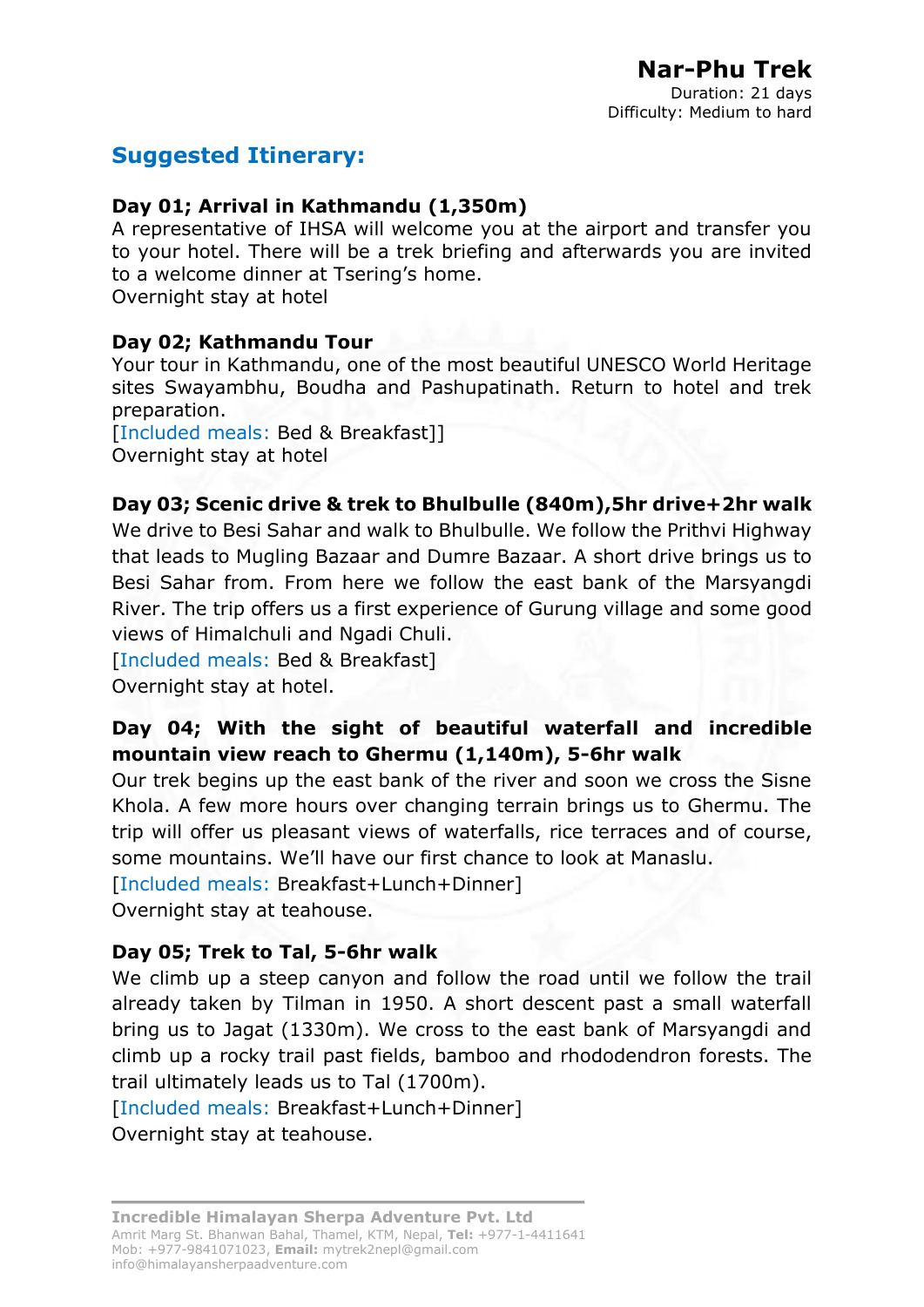Duration: 21 days Difficulty: Medium to hard

### **Day 06; Trek to Koto (2,670m), 6-7hr walk**

Follow the route which leads to the north past, cross the suspension bridges continue trek to Khotro, Karte, Dharapani, Bagarchhap, Danaque, Timang and Thankchowk. From here short descend walk on wide range trail bring us to Koto village.

[Included meals: Breakfast+Lunch+Dinner] Overnight stay at teahouse.

#### **Day 07; Taking steep drop to the suspension bridge and follow the trail through the narrow gorge to reach Dharmasala (3,220m), 5- 6hr walk**

Most of our today's route will be through the shade of gorge which extend till Meta. From here we drop steeply down to the suspension bridge and continue drop route down from the chiseled cliff and trek until another suspension bridge. We enjoy wonderful wall of Annapurna. Crossing the side stream of Seti Khola and climb the steep forest of vertical cliff, pine and bamboo. Trekking through the cliff route reach to another suspension bridge and then we will pass the Hulaki Odar (Postman Cave). Following the route leads to the dramatically under a waterfall to arrive at Dharmasala [Included meals: Breakfast+Lunch+Dinner]

Overnight stay at teahouse.

#### **Day 08; Climb to past a landslip and goth, reach the white chorten and pass glacial moraine to reach Khyang (3,840m), 5-6hr walk**

From here we past a landslip and goth to cross a side stream and continuing the path lead up to a white Chorten at 3540m. We trek through the wide bowl field where once Meta settlement inhabitant during winter. Spacious campsite here often used as base camp for climbers tackling 6981m Kang Guru. We have more tortuous trail from Meta which carry to more ascending and descending on glacial moraine and cross the stream. Further we pass the Chorten at Jhamuna (a former Khampa Settlement), stream, bridge, moraine and climb a small pass where we have a superb view of Annapurna. Finally, we drop down to Khyang (3840m), a winter settlement occupied for three months by the people of Phu.

[Included meals: Breakfast+Lunch+Dinner]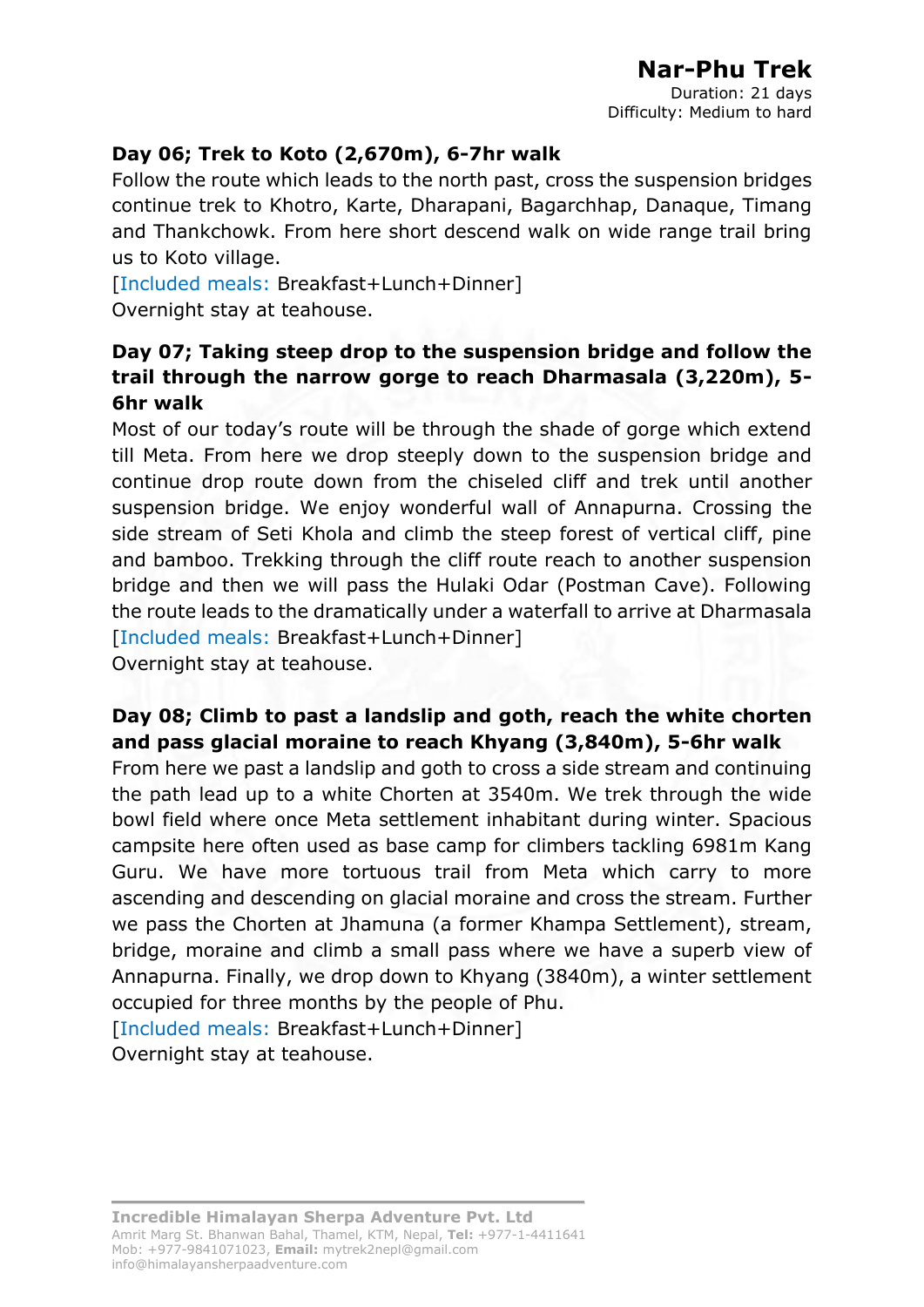Duration: 21 days Difficulty: Medium to hard

**Day 09; Following the hair-raising section of curved trail around the cliff and trek aside the valley to reach Phu (4,070m), 4-5hr walk**

From here, we trek through dry, desert-like gorge of Phu Khola and taking the hair-raising trail curved around the cliff. Continuing the east side of the valley, we pass the wooden bridge and ascend through a short staircase past a smooth eroded rock. We might see blue sheep grazing on the Khaki hillside. Continuing our trek lead to the tenuous trail steeply down along the huge rock spire and crossing the heart stopping bridge to enter the Phu region. Then we walk through the trail edges the hillside and descend down by passing the ruined Dzong reach to the collection of chorten besides a bridge. Now we follow the trail besides the Mani wall to reach the wonderful village of Phu (4070m).

[Included meals: Breakfast+Lunch+Dinner] Overnight stay at teahouse.

### **Day 10; Exploring the extraordinary village of Phu and hike up to Himlung Base Camp (4,920m),**

We discover the astonishing village of Phu where the original fortified village is at the uppermost section. There are 40 households piled up on a bluff at the junction of a side valley. The meaning of Phu is 'Head of the valley' and the pyramid-shaped peak (6364m) to the north side is named after Birkuti the Nepali wife of King Tsrongsten Gampo (Tibet King). Then after we visit to Tashi Lhakhang Gompa, one of the most important monastery in Phu founded by the 10<sup>th</sup> Karmapa. The monastery contains a library, protector chapel and a menkhang (apothecary), lined with jars of herbs, potions and antibiotics. After we hike to Himlung base camp and return to Phu.

[Included meals: Breakfast+Lunch+Dinner]

Overnight stay at teahouse.

### **Day 11; Tracing down the same route from Phu to reach Junam Goth (3,870m), 4-5hr walk**

we retrace our steps which leads steps down to Phu Khola and crossing the wooden bridge. Leaving through the Kyang and the former Khampa settlement (Chyakhu), trail then lead to the glacial moraine and after crossing the side stream we reach to the Junam Goth which is also the former Khampa settlement.

[Included meals: Breakfast+Lunch+Dinner]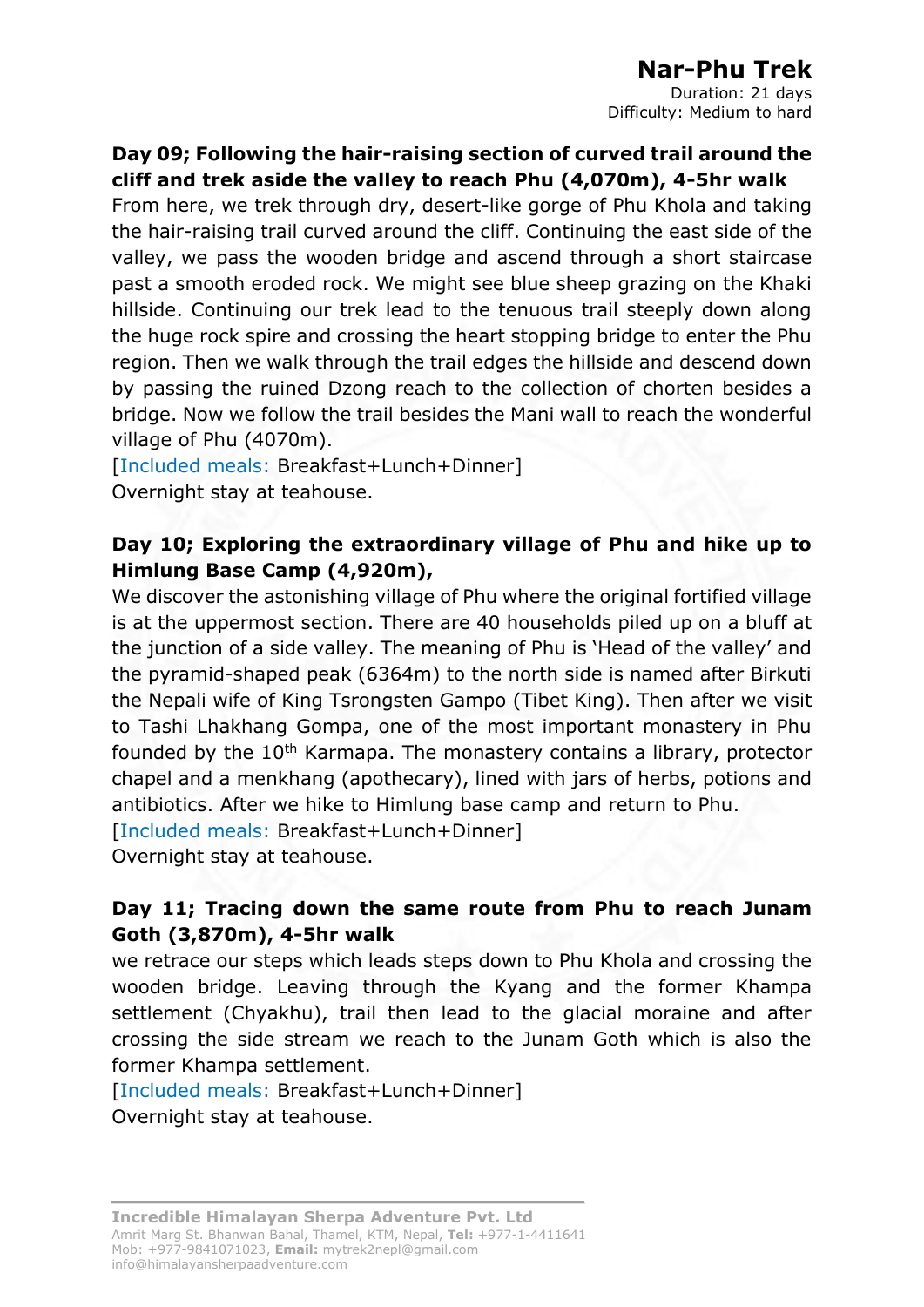Duration: 21 days Difficulty: Medium to hard

#### **Day 12; Continuing the same trail down from Junam Goth to reach Naar (4,180m), 5-6hr walk**.

Trek begins with descend the slope till we meet the bridge which lead us towards Naar village. Further we discover 80m deep gorge spectacular view of Pisang Peak and Kang Guru. Finally 3hr of walk through Chorten and long Mani wall bring us to Naar Village.

[Included meals: Breakfast+Lunch+Dinner]

Overnight stay at teahouse.

#### **Day 13; Taking gradual up from the Naar valley, traverse the yak pastures & trek along some descent and ascent to reach Kang La High (5,245m), 3-4hr walk**

Trek commence on gradual up where Pisang Peak and razorback ridge to our left. Following our trail then leads to a pleasing yak pasture and we traverse it to reach Kang La Phedi (4620m). We just climb up from the pasture below where the trail steepens through the rocky ice route. Then we reach to a small flat area and before reaching at the glacial lake we walk through steepen and scree.

[Included meals: Breakfast+Lunch+Dinner] Overnight stay at teahouse.

#### **Day 14; Ascend to the Kang La pass, having wonderful view of Annapurnas & descend down steep scree to Ngawal (3,615m), 5- 6hr walk**

Trek offer us outstanding view of Annapurnas, glacial lake. Kang La pass (5306m) decorated with the colourful prayer flags. From summit offer majestic entire overview of Manang valley, Annapurnas, Tilicho Peak and the Annapurna Circuit Trek trail which is 2000m down below in the valley. From here we descend down the steep scree, pass the rhododendron bushes walk bring us to Ngawal village (3660m).

[Included meals: Breakfast+Lunch+Dinner]

Overnight stay at teahouse.

### **Day 15; Descent to Braga and Continue to Yak Kharka via Manang Village (4,110m), 6-7hr walk**

Initial trek begins with descend to Barga village and continue to Manang, From Manang we continue along the trail towards Marsyangdi valley and turn northwest up the valley of the Jarsang Khola. After reaching Yak Kharka, we hike the surrounding hills for a chance to see some famous blue sheep.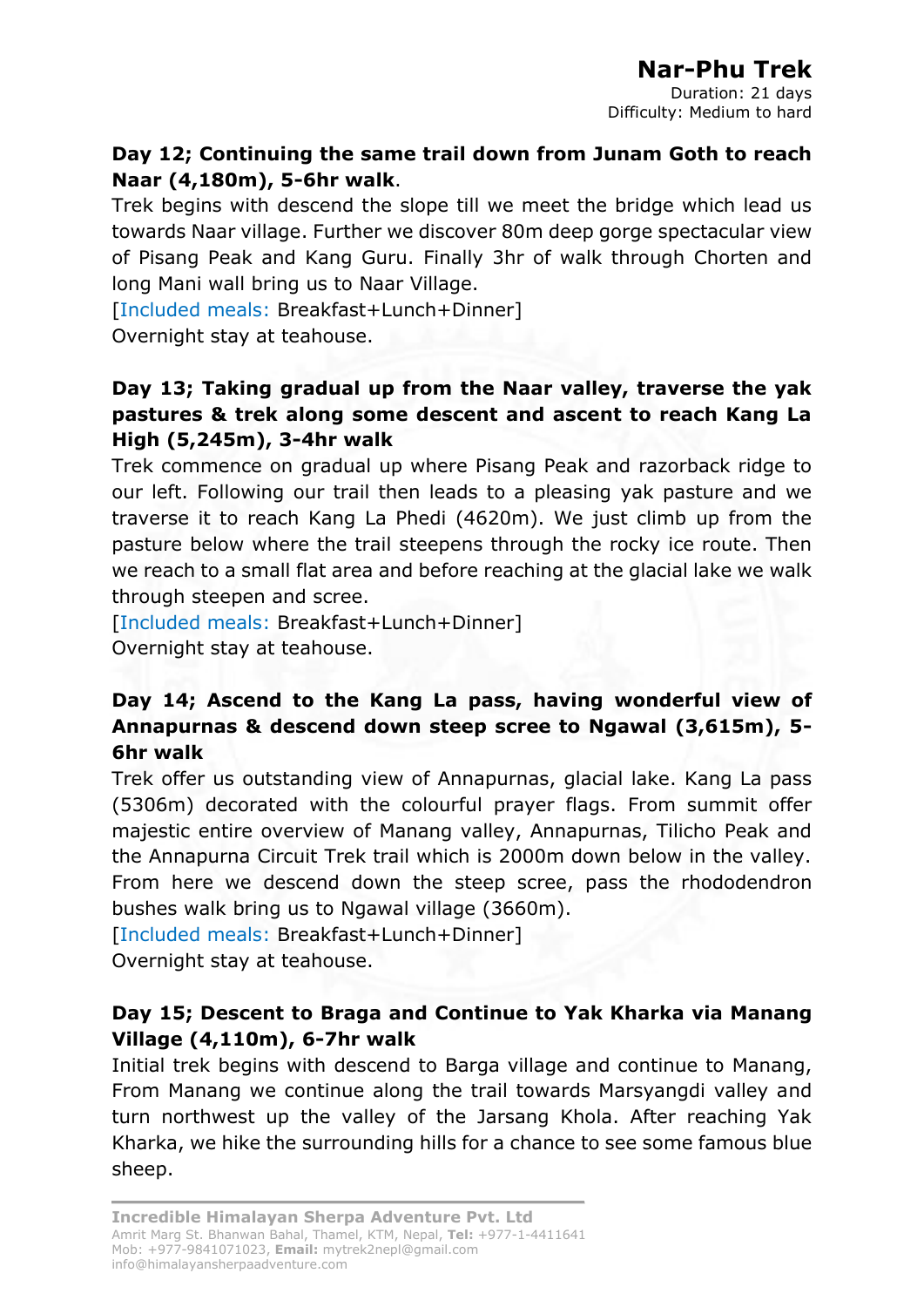[Included meals: Breakfast+Lunch+Dinner] Overnight stay at teahouse.

#### **Day 16; To Thorang High Camp**

The day begins with an ascent up the valley and back down to cross the Jarsang Khola. From here a steep climb brings us up to the Thorang High Camp at 4,925m. The area becomes wilder and you can feel the adventurous spirit.

[Included meals: Breakfast+Lunch+Dinner] Overnight at teahouse

### **Day 17; A challenging day over the Thorang La (5416m) pass**

A challenging day at high altitude lies ahead. From the high camp, we follow the ascent route until we reach the prayer flags at the top (5416m). The ascent can feel much more challenging than the vertical distance suggests due to the high altitude and the occasionally unfavourable weather. The hard work is rewarded with a stunning panorama of snow-capped peaks and the Himalayan scenery above the Kali Gandaki valley through to the Annapurna range, Mukut and even the Mustang Himal to the west. A long and somewhat steep descent follows before the slope eases off to a gentle descent above Muktinath (3802m) which is a fascinating village; sacred to both Hindu and Buddhists. There are sacred shrines as well as numerous chorten with fascinating mythical background. Your guide will be happy to explain their cultural importance.

Included meals: Breakfast+Lunch+Dinner Overnight at teahouse

#### **Day 18; A pleasant day through fertile meadows to Marpha (2,680m), 5-6hr walk**

From here we follow the road down to the steep, barren hillside that bring us to spectacular view point Jharkot (3500m). From Jharkot the trail leads us down to Khingar (3400m) and, in contrast to yesterday, is a very relaxed path among meadows, streams and apple orchards. We will find hundreds of cairn erected by pilgrims to honour departed ancestors. A short walk brings us to the gateway of upper Mustang: Kagbeni (2840m). To Marpha, in order to avoid the dust and unpleasant road, we take the route via the west bank and continue via Pagling before reaching Marpha.

[Included meals: Breakfast+Lunch+Dinner]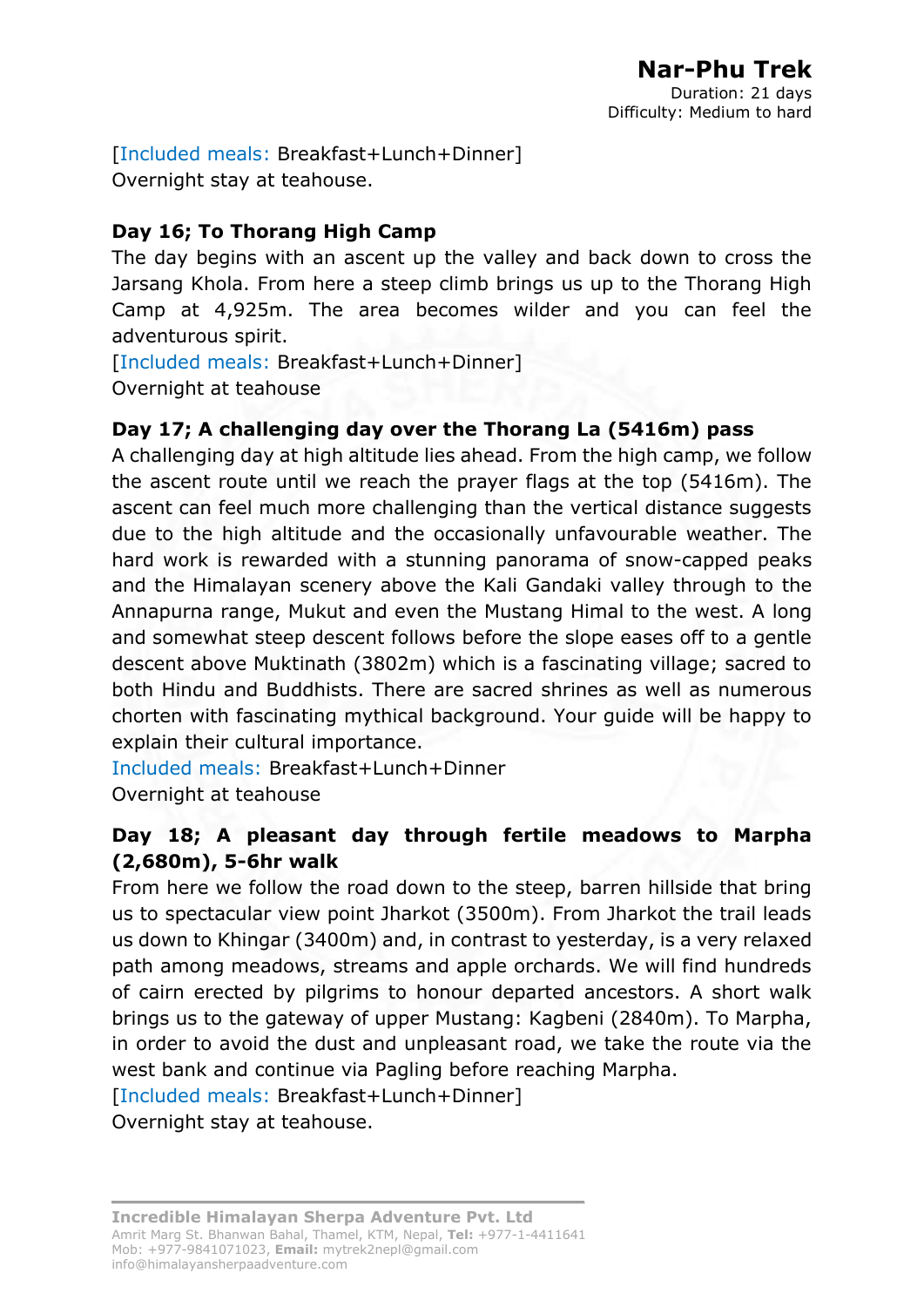Duration: 21 days Difficulty: Medium to hard

#### **Day 19/20/21;Pokhara, Kathmandu & Departure**

35Mins flight from Jomsom will bring you to Pokhara. You will explore in Pokhara by you own. But if you need assist company will help you. Next morning you will return to Ktm and another day you will departure from Ktm. A representative of IHSA will drop off you at the airport by private vehicle

[Included meals: Bed and Breakfast]

## **Altitude Profile**



**We offer two packages:** Basic and comfort. The basic package takes care of your trek while for the comfort package we also organize your stay in Kathmandu including some unmissable sightseeing. Both can be flexibly adjusted to your requirements.

### **Basic Package:**

- **+** 21 days Nar Phu Trek
- **+** Guide and porter services
- **+** Food throughout the trip
- **+** Airport pick up & drop off personally. For details see below.

**Price: USD 1265** per person with group size of 2

## **Comfort Package:**

As Basic and + 3\* Hotel in Kathmandu + Sightseeing with guide. For details see below. **Price: USD 1425** per person with group size of 2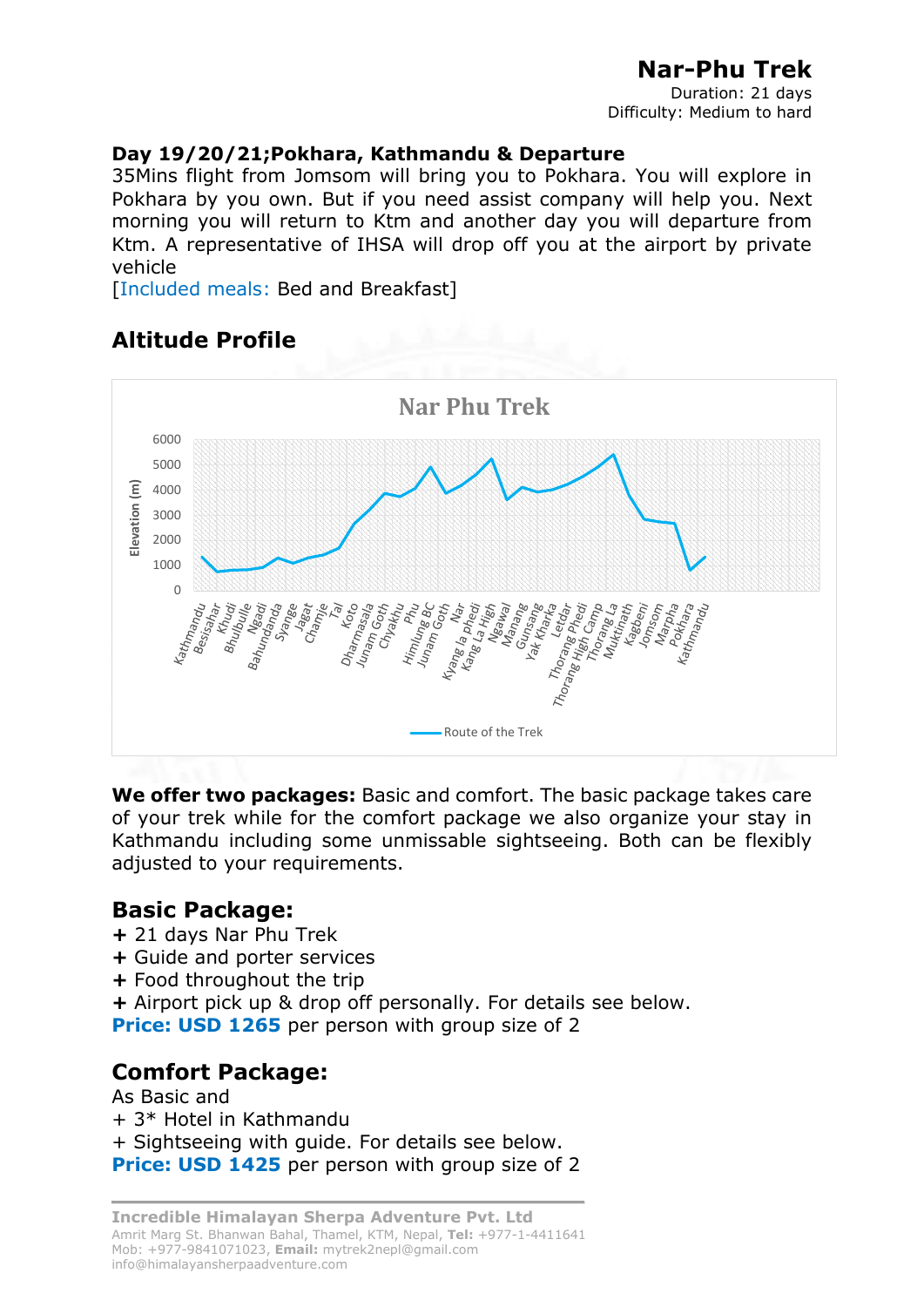## **Group Discount:**

There is a further discount for larger groups. Please **contacts us** for details.

## **Trek Duration:**

Standard itinerary – 21 days. Can be shortened or extended depending on time and fitness

| <b>Includes:</b><br>+ All airport transfers. We'll pick you<br>up personally                             | <b>Excludes:</b><br>- International Airfare to and from<br>your country                                               |
|----------------------------------------------------------------------------------------------------------|-----------------------------------------------------------------------------------------------------------------------|
| + Accommodation in a quality $3*$<br>hotel with breakfast in Kathmandu<br>and Pokhara [upgrade possible] | - Nepal Visa fee for on arrival entry<br>visa (US\$ 25 or equivalent for 15<br>days, US\$ 40 for 30 days & US\$ 100   |
| + Sightseeing in Kathmandu by<br>private vehicle and professional                                        | for 90 days. You also require 2<br>passport sized photos)                                                             |
| English speaking guide                                                                                   | - Travel & Health Insurance [needs to<br>cover Emergency Helicopter Rescue at                                         |
| + Private trek with an English<br>speaking trekking guide                                                | altitude]                                                                                                             |
| + 1 porter (between two clients) to                                                                      | - Lunch & Dinner in Kathmandu                                                                                         |
| carry your luggage during the trek<br>(max 20 kg; i.e. 10kg pP)                                          | - Any alcoholic beverages, cold drinks<br>and boiled mineral water as well as<br>snacks, deserts etc. during the trek |
| + Sharing(Public)bus from KTM to<br>Besi Sahar& tourist bus from Pokhara<br>to Kathmandu                 | - Tips for Guide & Porter (not<br>mandatory but expected)                                                             |
| + Flight from Pokhara to Kathmandu                                                                       | - Hot shower, battery charges<br>(available at extra cost in lodges,                                                  |
| + Full board meals                                                                                       | sometimes free)                                                                                                       |
| (Breakfast+Lunch+Dinner) during the<br>trek                                                              | - Unforeseen expenses not under our<br>control such as flight cancellations or                                        |
| + Accommodation during the trek in<br>carefully selected teahouses                                       | delays, weather related issues, illness<br>during the trek, rescue costs etc.                                         |
| + Trekking permit and TIMS card                                                                          | - Any other costs not specifically<br>included. Please feel free to ask if in<br>doubt.                               |
| + First Aid kit                                                                                          |                                                                                                                       |
| + Guides' and porters' medical and<br>accidental insurance                                               |                                                                                                                       |
|                                                                                                          |                                                                                                                       |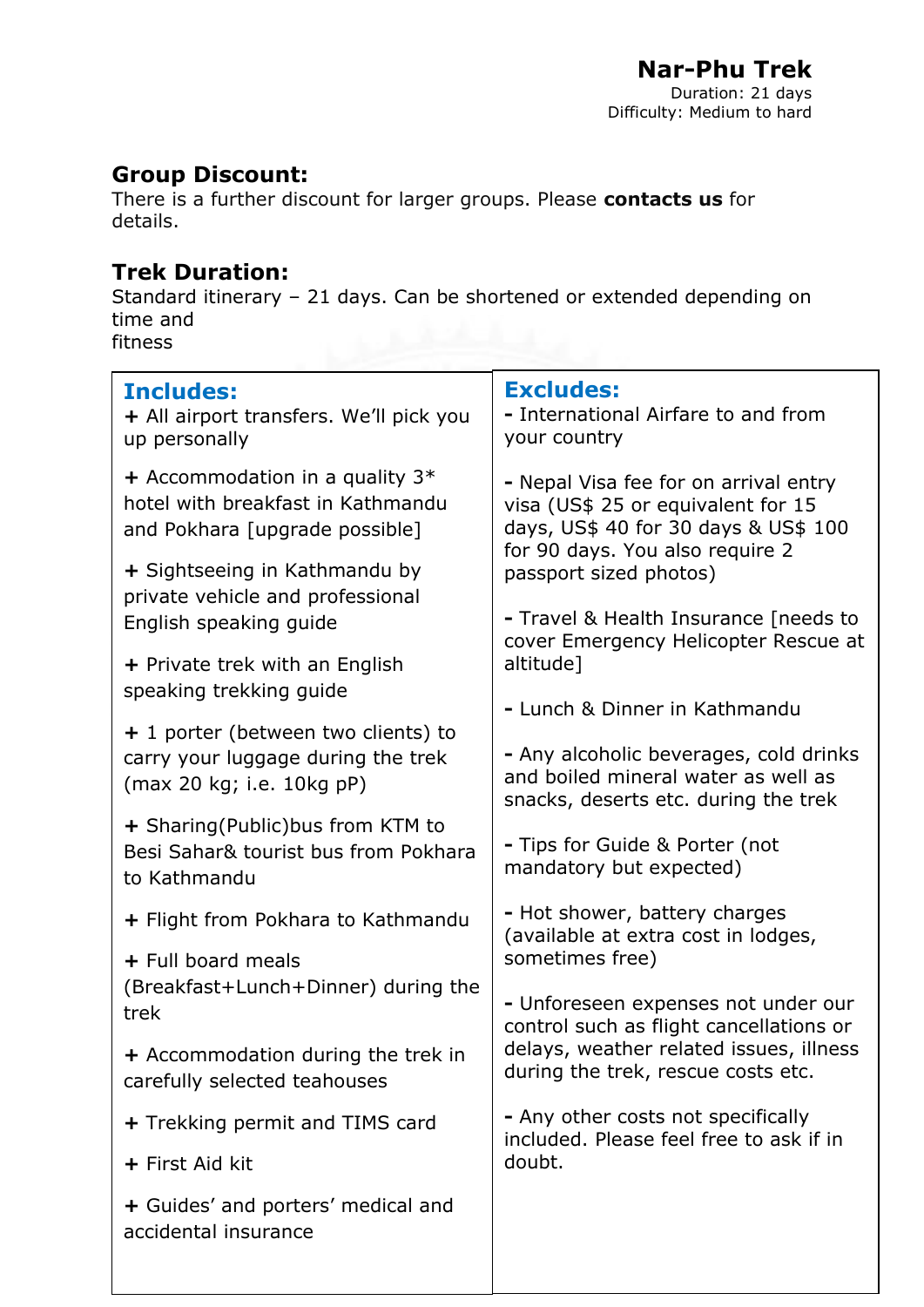# **Additional Options:**

### **+ Additional porter: 270 USD [15 USD per day]**

We plan with one porter per 2 clients. If you require additional support, you can book an additional porter for the trip to lighten your load.

#### **+ Hotel upgrade in Ktm: [35 USD for 4\* hotel, 90 USD for 5\* hotel per night]**

If you feel like a little luxury before and after your trek, you can upgrade your hotel in Kathmandu to 4\*/ 5\* category.

#### **+ Optional Extended Route [continue to following destinations]**

If you prefer to extend the trip and continue trek to **Dhaulagiri Base camp**, **Ghorepani Poon Hill**, **Khobra Ridge or** if you would to gain Peak climbing experience, **Dhampus Peak** offer is there rather than return to **Pohara by flight** from Jomsom, this can also be arranged.

#### **+ Private Car (95 USD for KTM to Besi sahar]**

For a more comfortable ride from KTM to Besisahar

#### **+ Flight (122 USD for Pokhara to Kathmandu]**

For a more comfortable ride from Kathmandu to Kathmandu

# **Trip Related Information**

**Trekking Day;** Our trekking itineraries are designed to be challenging, but not exhausting. The day starts with a comfortable breakfast at the teahouse after getting the baggage ready (as porters often set off early). We tend to set-off just in time to enjoy the morning sun. At noon we stop for a lunch break and relax a bit before the final bit of trekking for the day. The afternoon sections tend to be shorter and we aim to arrive at the destination by 3pm. This leaves some time for local explorations or simply a game of cards at the lodge. Dinner is generally around 6.30PM at the lodge.

**Trekking Guides;** The trekking guide is in charge of the trek and responsible for looking after you. You can address the guide regarding all problems, concerns and questions. All our guides are professionally trained and will be happy to answer any questions or deal with any issues. Communication is usually not an issue but remember they are local guides and their English proficiency can sometimes be limited outside of trekrelated topics.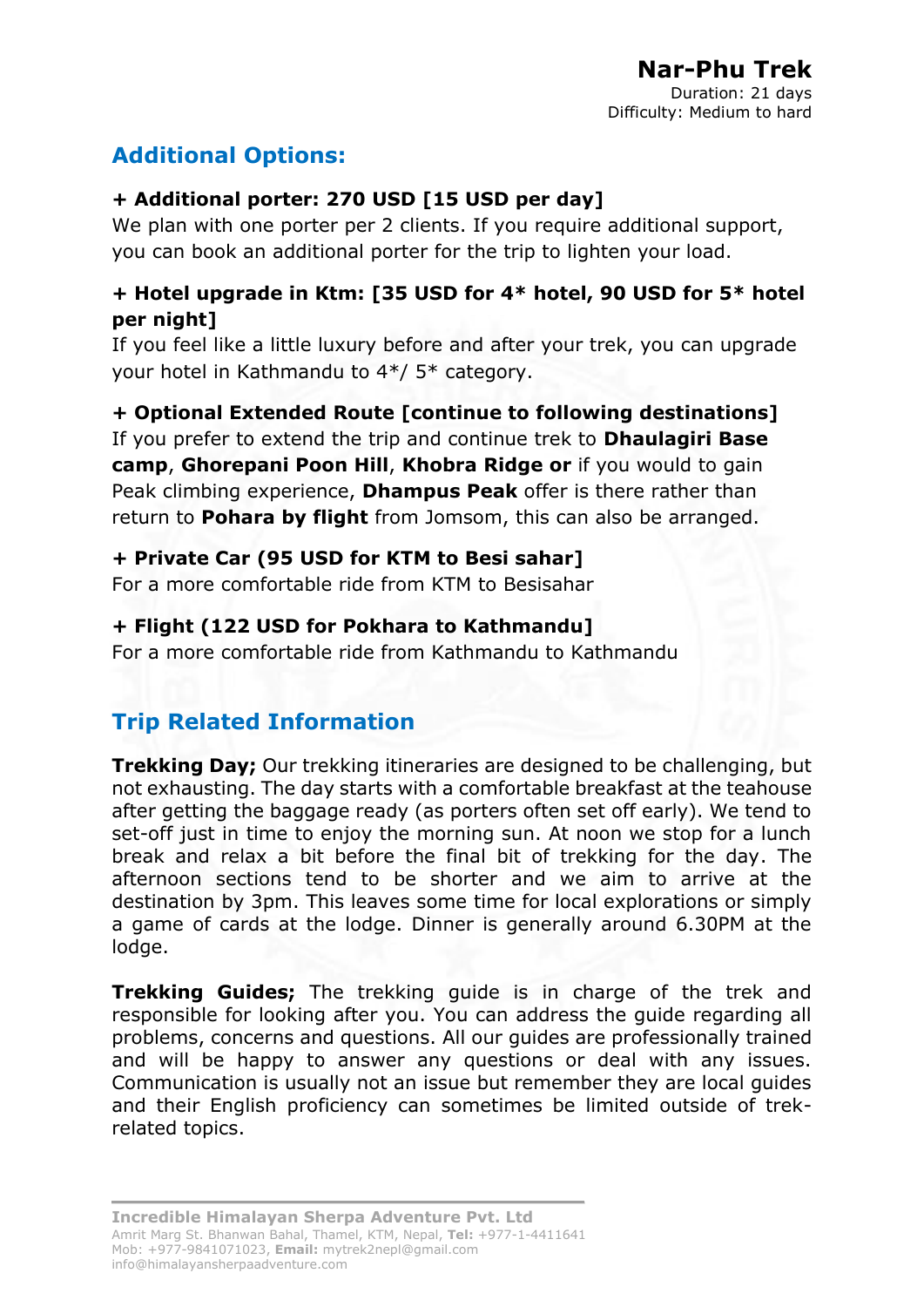Duration: 21 days Difficulty: Medium to hard

**Accommodation;** Throughout the trek you will be accommodated in lodges and teahouses with the usual basic standard you can expect in the mountains. Rooms may be twin or multi share with some basic shared toilet facilities (rooms with en-suite bathrooms are available in some of the lodges but this is rare). Hot showers are available in some places (charges apply).

**Food;** On the trail, meals are available in tea houses and lodges. The choice can be limited due to their remoteness. Expect simple but tasty meals – we also encourage you to opt for the local options. On top of that you may want to buy plenty of snacks before leaving Kathmandu as your body burns plenty of calories on the trail, especially at altitude. Healthy cereal bars are a good (and not too heavy) choice.

**Your luggage;** Your daypack should contain everything you need during the day but keep it as light as possible. Examples: water, some warm clothing, your camera, sunscreen, etc. Note that luggage you hand the porters might not be available to you during the day as they sometimes set their own pace.

**Money and Tipping;** It is best to bring a mixture of cash and traveler's checks in a major currency [some currencies are not convertible to NPR]. USD, GBP, CAD, EUR, and AUD are generally fine. Ensure you have also small denominations. As a guideline for baseline spending money we suggest USD 8 - 10 per meal in Kathmandu / Pokhara and USD 30 – 35 per day whilst trekking in the Annapurna region (if you drink or smoke or plan some major shopping this could be higher). You should exchange enough money into Nepalese Rupees to last the entire time of your trek BEFORE leaving Kathmandu. There are no exchange facilities in the villages along the trail but plenty of money changers in KTM. Tipping is, of course, voluntary but tips are not included in the trip price. If you are happy with the performance of the trekking staff, we suggest the following as a minimum: USD 8 per person and day in a medium sized group. This will be shared among guides and porters.

**Insurance;** Travel insurance is not included in the trip price but is absolutely essential. Your travel insurance must provide cover for personal accident, medical expenses and especially emergency evacuation and repatriation (including helicopter rescue). Make sure the insurance is valid at an altitude of >5000m.

**Preparation and Health Issues;** Trekking in the Himalayas, especially at altitude, is more challenging than some leisurely walking at home. Keep in mind: Altitude can affect everyone differently. Regardless of age or fitness, some preparation before you arrive is essential. We suggest some regular exercise. Feel free to contact us if you need some specific advice of how to